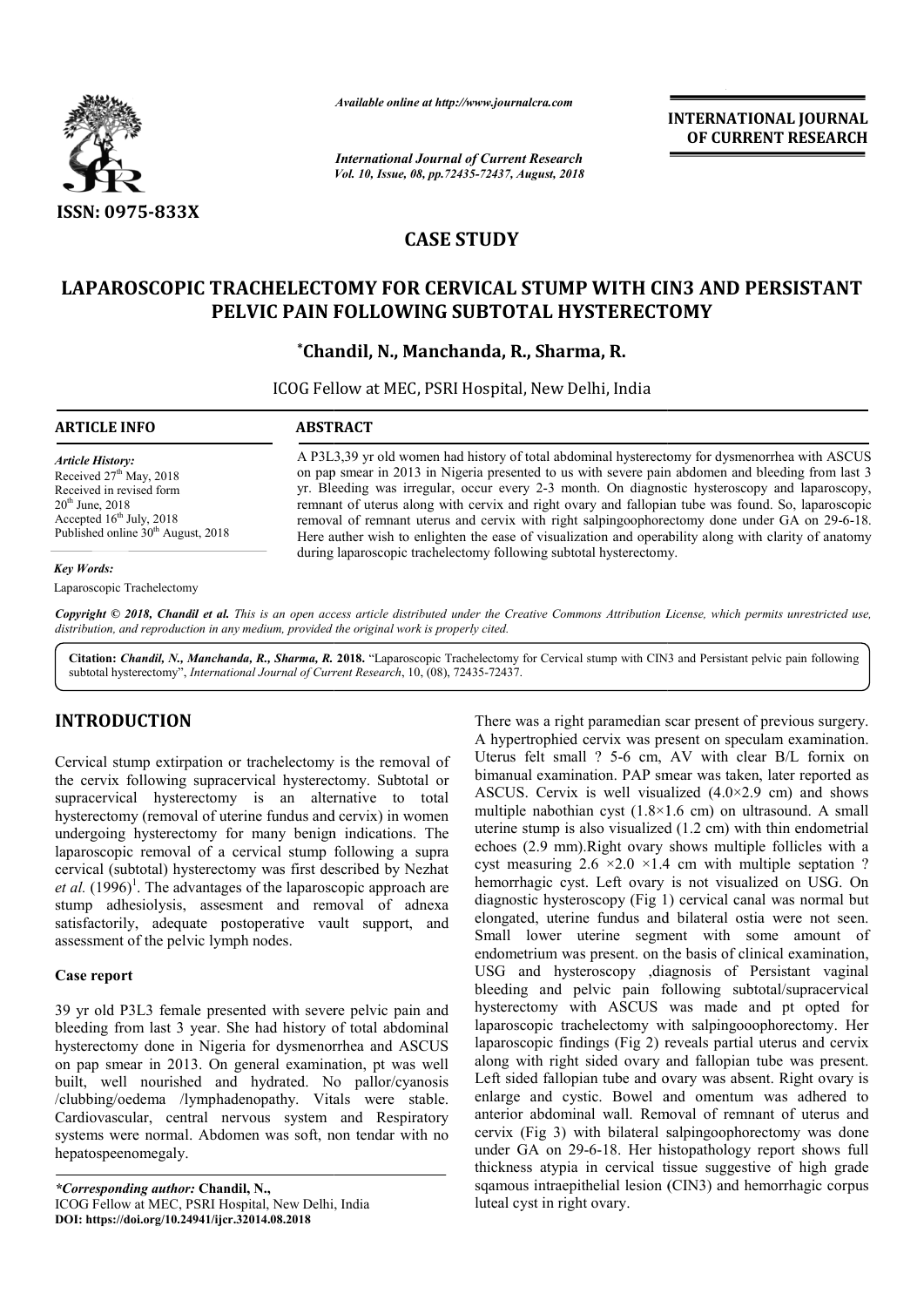

**Fig. 1. Hysteroscopic picture**



**Fig 2. Laparoscopic findinds**



**Fig 3 Trachelectomy specimen**

## **DISCUSSION**

Although supracervical hysterectomy involves shorter surgical time, lower blood loss and lower ureteric injury, It has also been associated with problem related to cervical stump like persistent cyclic menstrual bleeding (0 % to 25 %) and pelv pelvic pain after surgery. Development of cervical stump carcinoma that is estimated to occur in less than 1% of patients may be a that is estimated to occur in less than 1% of patients may be a grievous outcome of subtotal hysterectomy. Sasaki *et al.*  $(2014)^2$  were conducted a retrospective study on persistant bleeding after laparoscopic supracervical hysterectomy from  $(2014)^2$  were conducted a retrospective study on persistant bleeding after laparoscopic supracervical hysterectomy from 2003 to 2012 concluded that young women and those with endometriosis were more likely to have post operative bleeding at more than 12 week . In this present case, indication of her endometriosis were more likely to have post operative bleeding at more than 12 week. In this present case, indication of her previous supracervival hysterectomy was adenomyosis, this favour the possibility of remnant endometriotic tissue on cervical stump resulting vaginal bleeding after surgery. Ghomi *et al*. (2005) conducted a study on incidence of cyclical bleeding after laparoscopic supra laparoscopic supracervical hysterectomy concluded that overall incidece of post LSH cyclical bleeding is 19% and this may be reduced to 17% when uterus is concluded that overall incidece of post LSH cyclical bleeding<br>is 19% and this may be reduced to 17% when uterus is<br>amputated at or below the level of internal os . In this present case amputation of uterus was done above the level of internal os (diagnosed on hysteroscopy and usg), which may be os (diagnosed on hysteroscopy and usg), which may be responsible for postoperative cyclical bleeding. The incidence of cervical stump carcinoma within 10 year after subtotal hysterectomy has been estimated to be between  $.5\%$  to  $1.0\%$ (Jeffcoate, 1967). Some has reported  $3\%$  (Storm *et al.*, 1992)<sup>5</sup> to 11% (Kilkku *et al.*, 1982)<sup>6</sup>. In this present case histopathology report confirmed CIN III in resected specimen. NICE guideline  $(ipg239)^7$  of laparoscopic technique for hysterectomy mentioned a case series of 1405 women undergoing LSH develop symptoms related to cervical stump and adenomyosis included pelvic pain and deep dyspareunia between 2 and 9 years after LSH. Laparoscopic surgery was required to make a final diagnosis and to remove them. my mentioned a case series of 1405 women<br>g LSH develop symptoms related to cervical stump<br>myosis included pelvic pain and deep dyspareunia<br>and 9 years after LSH. Laparoscopic surgery was<br>nake a final diagnosis and to remov

#### **Conclusion**

Persistant pelvic pain and bleeding is more commonly occur in young women those with endometriosis or adenomyosis underwent supracervical hysterectomy. Stump carcinoma is one of the grievous outcome of supracervical hysterectomy Ease of operability and adhesiolysis, clearity of anatomy because of magnified view, decrease morbidity and expeditious recovery in post op period can be achieved with skilled laparoscopic trachelectomy

### **Recommendation**

Younger patients and those with endometriosis who desired to have no further vaginal bleeding may benefit from total hysterectomy over supracervical hysterectomy. Subtotal hysterectomy should not be offered in populations at risk of developing cancer of the uterine cervix. Specials attention should be paid to cervical stump following subtotal hysterectomy. Laparoscopic trachelectomy is a valuable means of achieving safe and reproducible outcome hence should be preffered over abdominal or vaginal route. expeditious recovery in post op period can be achieved with<br>skilled laparoscopic trachelectomy<br>**Recommendation**<br>Younger patients and those with endometriosis who desired to<br>have no further vaginal bleeding may benefit from

### **REFERENCES**

- 1. Nezhat, CH., Nezhat, F., Roemisch, M., Seidman, DS. and Nezhat, C. 1996. Laparoscopic trachelectomy for persistent pelvic pain and endometriosis. Fert Steril., 66:925-8.
- 2. Sasaki, K.J., Singh, A.C., Sulo, S. and Miller, C.E. 2014. Persistent Bleeding After Laparoscopic Supracervical Persistent Bleeding After Laparoscopic Supracervical<br>Hysterectomy. JSLS October-December; Volume 18 Issue 4 e2014.002064 1.